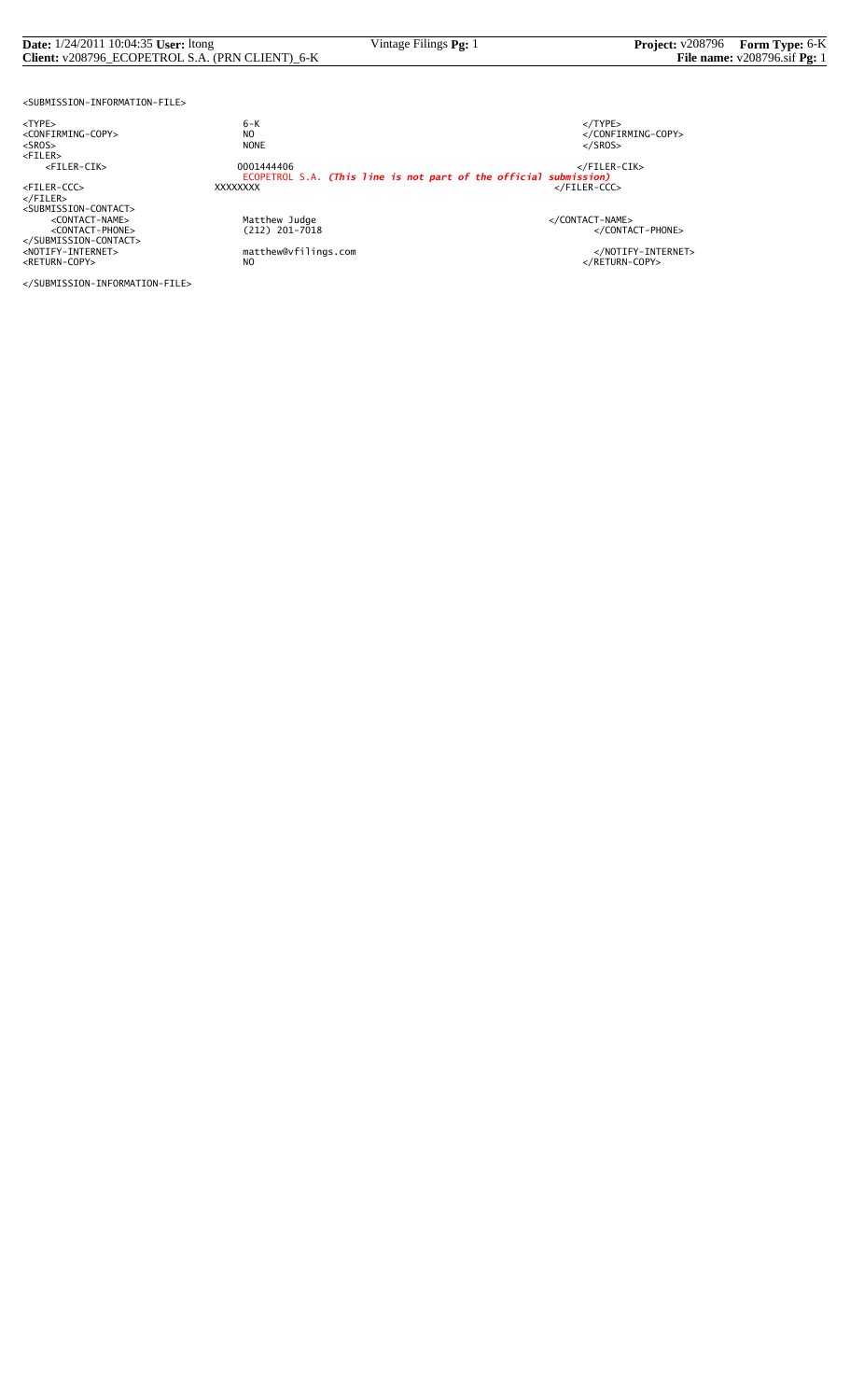## **SECURITIES AND EXCHANGE COMMISSION Washington, D.C. 20549**

 $\overline{a}$ 

 $\overline{a}$ 

 $\overline{a}$ 

 $\overline{a}$ 

## **FORM 6-K REPORT OF FOREIGN PRIVATE ISSUER PURSUANT TO RULE 13a-16 OR 15d-16 OF THE SECURITIES EXCHANGE ACT OF 1934**

January 2011

Commission File Number: 333-153452

**ECOPETROL S.A.**

*(Exact name of registrant as specified in its Charter)*  $\overline{a}$ 

> Carrera 7 No. 37 – 69 BOGOTA – COLOMBIA

*(Address of registrant's principal executive offices)*

Indicate by check mark whether the registrant files or will file annual reports under cover Form 20-F or Form 40-F.

Form 20-F  $\boxtimes$  Form 40-F  $\Box$ 

Indicate by check mark if the registrant is submitting the Form 6-K in paper as permitted by Regulation S-T Rule 101(b)(1):

 $Yes$   $\Box$  No  $\boxtimes$ 

Indicate by check mark if the registrant is submitting the Form 6-K in paper as permitted by Regulation S-T Rule 101(b)(7):

 $Yes$   $\Box$  No  $\boxtimes$ 

 Indicate by check mark whether by furnishing the information contained in this Form, the registrant is also thereby furnishing the information to the Commission pursuant to Rule 12g3-2(b) under the Securities Exchange Act of 1934.

Yes □ No ⊠

If "Yes" is marked, indicate below the file number assigned to the registrant in connection with Rule 12g3-2(b): 82- $N/A$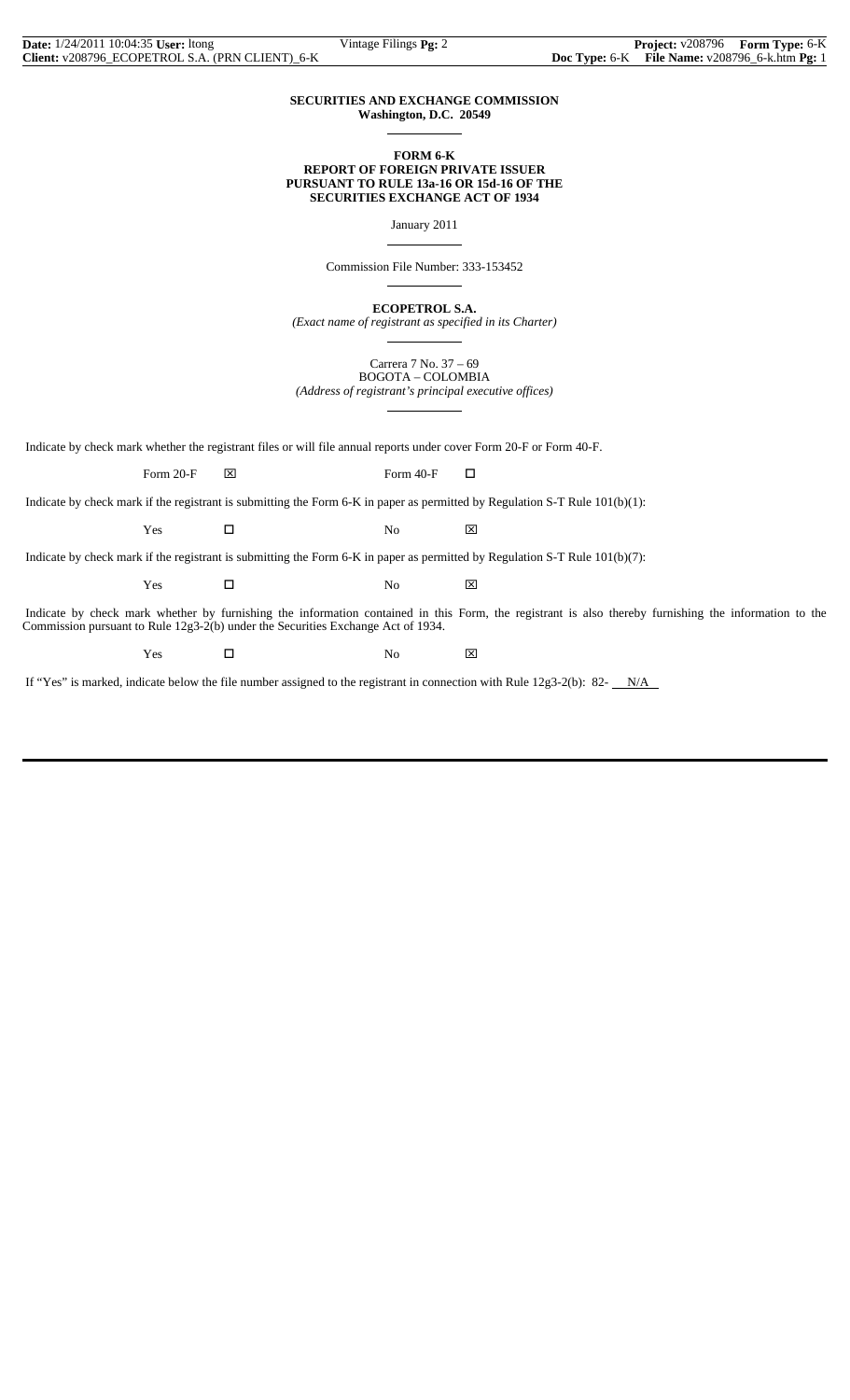| <b>Date:</b> 1/24/2011 10:04:35 User: Itong      | Vintage Filings Pg: 3 |
|--------------------------------------------------|-----------------------|
| Client: v208796_ECOPETROL S.A. (PRN CLIENT)_6-K_ |                       |

**COMUNICADO DE PRENSA**



# **RESERVES OF ECOPETROL INCREASE 11.4% AS OF DECEMBER 31, 2010**

- 1P net reserves amounted to 1,714 million barrels of oil equivalent (BOE) as of December 31, 2010
- Reserve replacement ratio was 193% in 2010
- Reserves to production ratio was 9.1 years
- 98% of total proved reserves were audited by three independent firms

BOGOTA, Ecopetrol S.A. (BVC: ECOPETROL; NYSE: EC; BVL: EC; TSX: ECP) ("Ecopetrol" or the "Company") announced its consolidated proved reserves of oil, condensed and natural gas as of December 31, 2010 according to the Securities and Exchange Commission (SEC) technical standards and prices. 98% of the reserves were audited by three specialized independent firms: Gaffney, Cline & Associates, Ryder Scott Company and DeGolyer and McNaughton.

Ecopetrol's proved net reserves of hydrocarbons at the end of 2010 amounted to 1,714 million BOE (1,878 BOE of gross proved reserves, including royalties), which represents an increase of 11.4% compared to 1,538 BOE at the end of 2009. In 2010, there was an increase of 365 MMBOE of proved reserves and net production was 189 MMBOE, which means that 1.93 barrels were added to proven reserves for each barrel of oil equivalent produced.

Reserve replacement ratio was 193% for 2010 and the reserves to production ratio was 9.1 years, assuming constant production levels in the future. 72% of proved reserves correspond to crude and 28% to natural gas.

For the 2007 – 2010 period, Ecopetrol increased its net reserves by 42% from 1,210 MMBOE as of December 31, 2007 to 1,714 MMBOE as of December 31, 2010. In the same 3-year period, net production grew 56%, from 121 MMBOE in 2007 to 189 MMBOE in 2010. Despite the larger production, the reserve replacement ratio for the 3-year year period was 197% with an average reserve life of 9 years.

ENERGÍA PARA EL FUTURO

Dirección de Relacionamiento con el Inversionista Tel: 2345190 – Fax: 2345648 investors@ecopetrol.com.co www.ecopetrol.com.co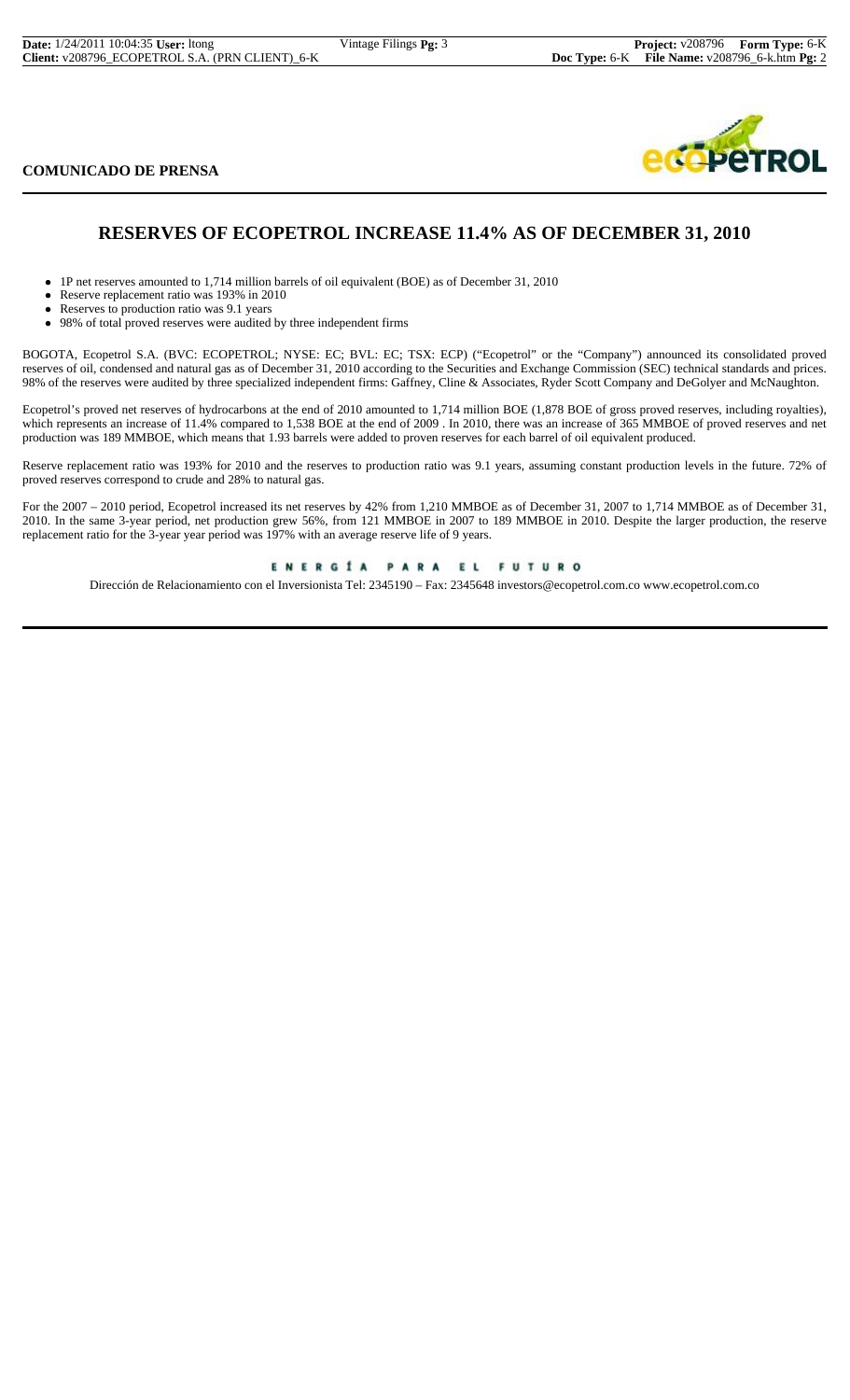| <b>Date:</b> 1/24/2011 10:04:35 <b>User:</b> Itong | Vintage Filings <b>Pg:</b> $\angle$ |
|----------------------------------------------------|-------------------------------------|
| Client: v208796_ECOPETROL S.A. (PRN CLIENT)_6-K_   |                                     |

## **COMUNICADO DE PRENSA**

------------------------------------------

The increase in the Ecopetrol´s proved reserves comes mainly from the revisions and the extensions made in Ecopetrol's current fields as well as the contribution resulting from Ecopetrol's enhanced recovery projects and exploratory results. The main increases came from the following fields: Rubiales, Casabe, Cusiana, Chuchupa, Pauto, Cupiagua and the dicoveries in Quifa Southwest and South Casabe.

|                                             | <b>MMBOE</b> |
|---------------------------------------------|--------------|
| Net Proved Reserves as of December 31, 2009 | 1,538.2      |
| <b>Revisions</b>                            | 85.0         |
| Enhanced recovery                           | 47.4         |
| Extensions and discoveries                  | 232.4        |
| Production/sales year 2010                  | $-188.9$     |
| Net Proved Reserves as of December 31, 2010 | 1.714.0      |

Of the 1,714 MMBOE of proved reserves, Ecopetrol accounts for 95%, Hocol for 3% and Ecopetrol´s stake in Savia Peru for 2%. The reserves from BP assets in Colombia were not included in the Ecopetrol Corporate Group´s reserves as the acquisition did not close in 2010.

The results in Ecopetrol´s reserves addition during 2010 evidences that the Company is in the proper path in order to accomplish its strategic goals.

Bogota D.C., January 24, 2011

*Ecopetrol is Colombia's largest integrated oil & gas company, where it accounts for 60% of total production. It is one of the top 40 oil companies in the world and the fourth largest oil company in Latin America. The Company is also involved in exploration and production activities in Brazil, Peru and the United States Gulf Coast, and owns the main refineries in Colombia, most of the network of oil and multiple purpose pipelines in the country, petrochemical plants, and it is entering into the biofuels business.*

*This release contains forward-looking statements relating to the prospects of the business, estimates for operating and financial results, and those related to growth prospects of Ecopetrol. These are merely projections and, as such, are based exclusively on the expectations of management concerning the future of the business and its continued access to capital to fund the Company's business plan. Such forward-looking statements depend, substantially, on changes in market conditions, government regulations, competitive pressures, the performance of the Colombian economy and the industry, among other factors; therefore, they are subject to change without prior notice.*

#### ENERGÍA PARA EL **FUTURO**

Dirección de Relacionamiento con el Inversionista Tel: 2345190 – Fax: 2345648 investors@ecopetrol.com.co www.ecopetrol.com.co

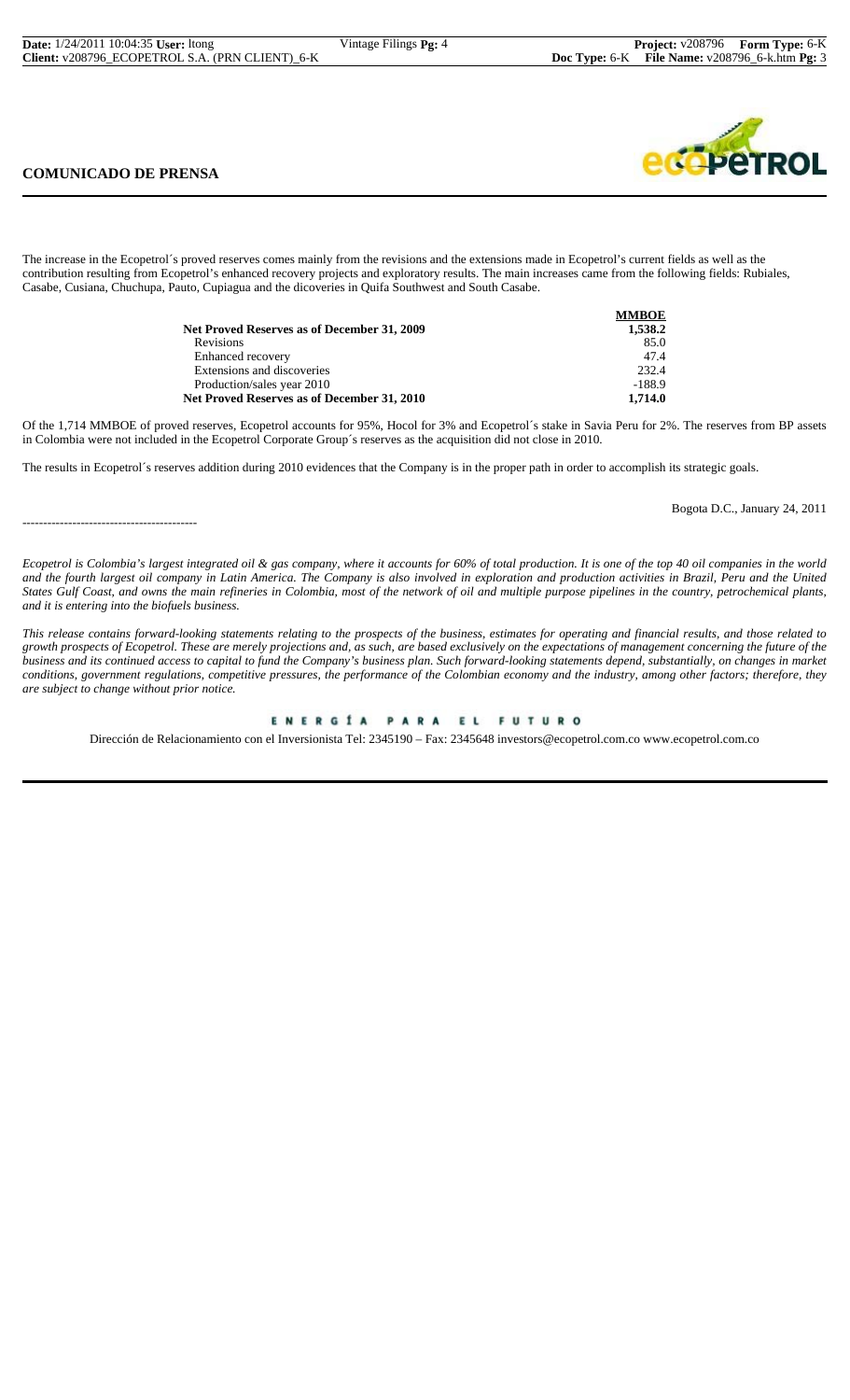| <b>Date:</b> $1/24/2011$ 10:04:35 <b>User:</b> Itong | Vintage Filings <b>Pg:</b> 5 | <b>Project:</b> v208796 Form Type: 6-K                  |  |
|------------------------------------------------------|------------------------------|---------------------------------------------------------|--|
| Client: v208796 ECOPETROL S.A. (PRN CLIENT) 6-K      |                              | <b>Doc Type:</b> 6-K File Name: $v208796$ 6-k.htm Pg: 4 |  |



# **COMUNICADO DE PRENSA**

**Contact us for any additional information:**

**Investor Relations Alejandro Giraldo** Phone: +571-234-5190 Email: investors@ecopetrol.com.co

**Media Relations (Colombia) Mauricio Téllez** Phone: + 571-2345377 Fax: +571-2344480 Email: mtellez@ecopetrol.com.co Website: www.ecopetrol.com.co

## ENERGÍA PARA EL FUTURO

Dirección de Relacionamiento con el Inversionista Tel: 2345190 – Fax: 2345648 investors@ecopetrol.com.co www.ecopetrol.com.co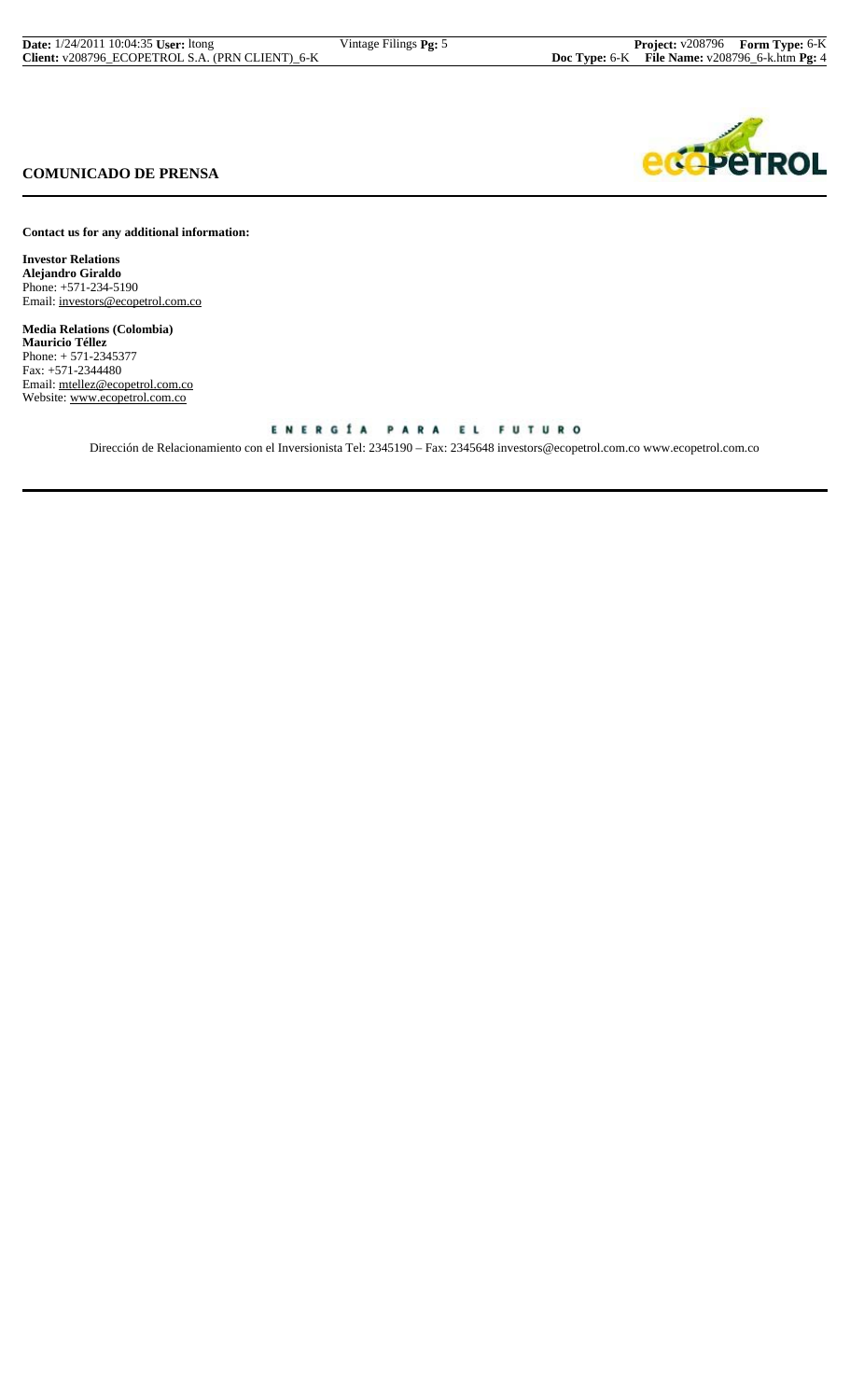| <b>Date:</b> $1/24/2011$ 10:04:35 <b>User:</b> ltong | Vintage Filings <b>Pg:</b> 6 | <b>Project:</b> v208796 Form Type: 6-K              |  |
|------------------------------------------------------|------------------------------|-----------------------------------------------------|--|
| Client: v208796 ECOPETROL S.A. (PRN CLIENT) 6-K      |                              | Doc Type: $6-K$ File Name: $v208796_6$ -k.htm Pg: 5 |  |

### SIGNATURE

Pursuant to the requirements of the Securities Exchange Act of 1934, the Registrant has duly caused this report to be signed on its behalf by the undersigned, thereto duly authorized.

Date: January 24, 2010

Ecopetrol S.A.

By: /s/ Adriana M. Echeverri Name: Adriana M. Echeverri

Title: Chief Financial Officer